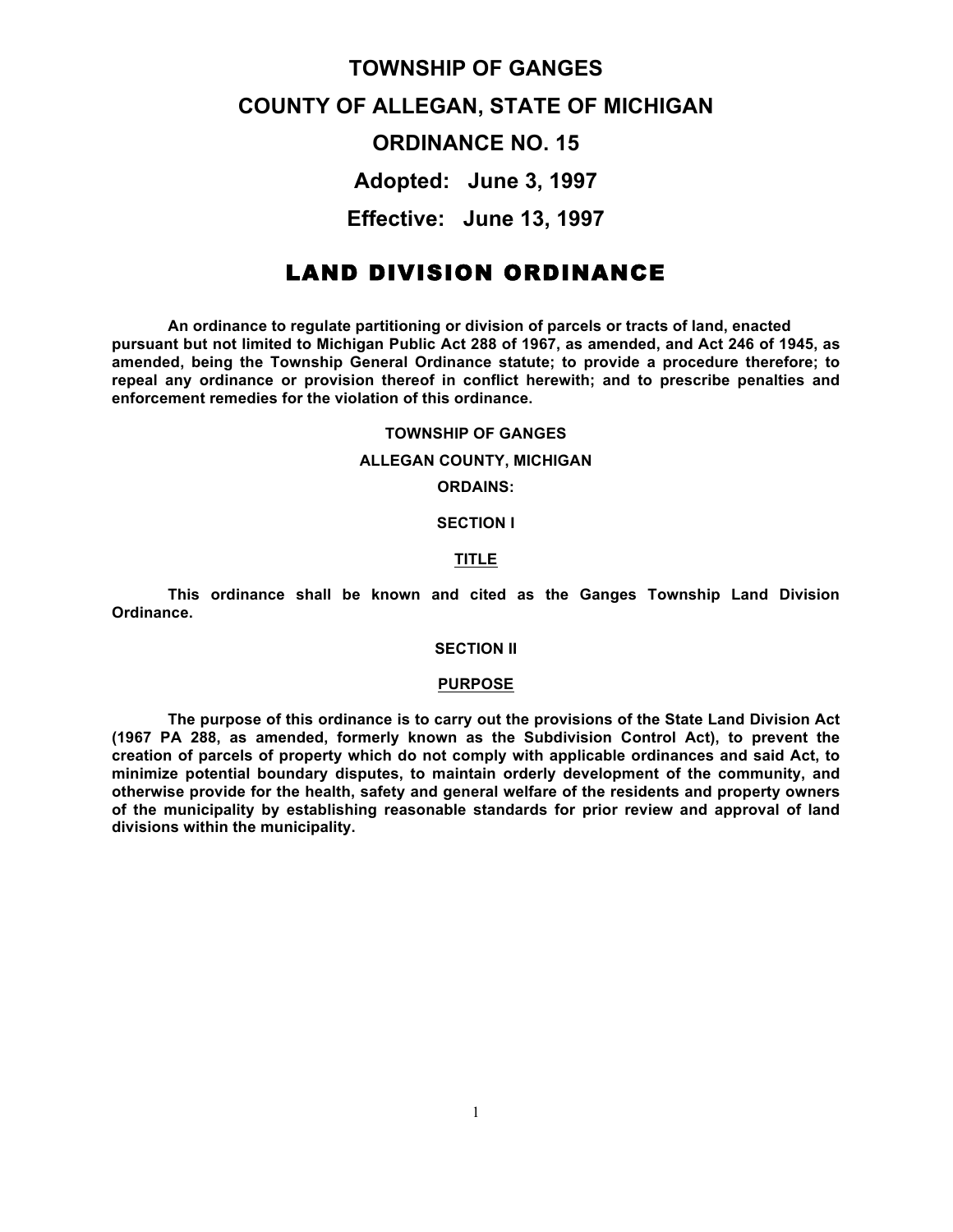#### **SECTION III**

## **DEFINITIONS**

**For purposes of this ordinance certain terms and words used herein shall have the following meaning:**

**A.** A**Applicant**@ **- a natural person, firm, association, partnership, corporation, or combination of any of them that holds an ownership interest in land whether recorded or not.**

**B.** A**Divided**@ **or** A**Division**@ **- the partitioning or splitting of a parcel or tract of land by the proprietor thereof or by his or her heirs, executors, administrators, legal representatives, successors or assigns, for the purpose of sale or lease of more than one year, or of building development that results in one or more parcels of less than 40 acres or the equivalent, and that satisfies the requirements of Sections 108 and 109 of the State Land Division Act. Division does not include a property transfer between two or more adjacent parcels, if the property taken from one parcel is added to an adjacent parcel; and any resulting parcel shall not be considered a building site unless the parcel conforms to the requirements of the State Land Division Act and the requirements of all applicable Township ordinances.**

**C.** A**Exempt split**@ **or** A**exempt division**@ **- the partitioning or splitting of a parcel or tract of land by the proprietor thereof, or by his or her heirs, executors, administrators, legal representatives, successors or assigns, that does not result in one or more parcels of less than 40 acres or the equivalent; provided all resulting parcels are accessible for vehicular travel and utilities from existing public roads through existing adequate roads or easements, or through areas owned by the owner of the parcel that can provide such access. For a property transfer between two or more adjacent parcels, if the property taken from one parcel is added to an adjacent parcel, any resulting parcel shall not be considered a building site unless the parcel conforms to the requirements of the State Land Division Act and the requirements of all applicable Township ordinances.** 

**D.** A**Forty acres or the equivalent**@ **- either 40 acres, a quarter-quarter section containing not less than 30 acres, or a government lot containing not less than 30 acres.**

**E.** A**Governing body**@ **- the legislative body of a township board of a township.**

## **SECTION IV**

## **PRIOR APPROVAL REQUIREMENT FOR LAND DIVISIONS**

**Land in the municipality shall not be divided without the prior review and approval of the municipal assessor, or other official designated by the governing body, in accordance with this ordinance and the State Land Division Act; provided that the following shall be exempted from this requirement:**

**A. A parcel proposed for subdivision through a recorded plat pursuant to the State Land Division Act.**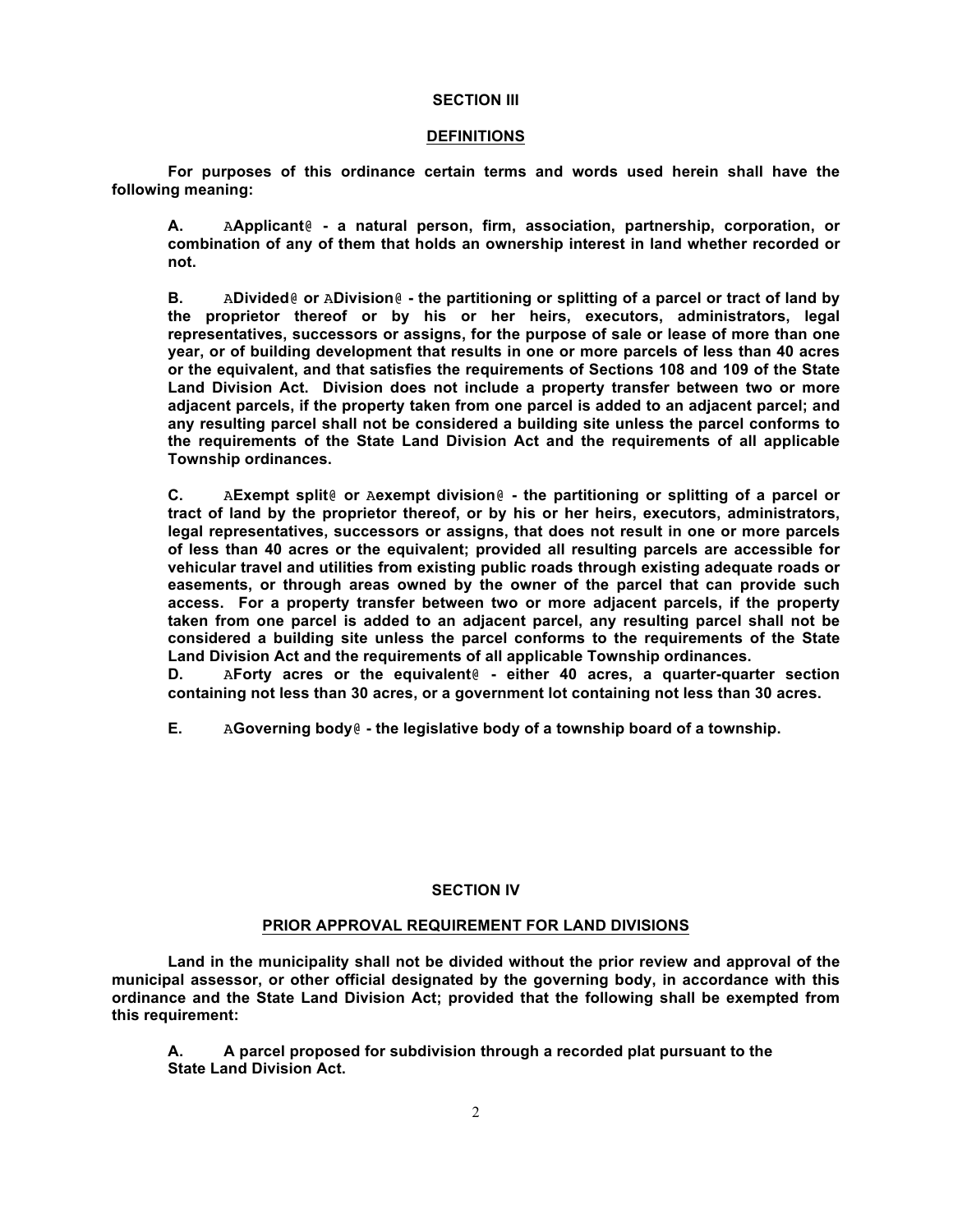**B. A lot in a recorded plat proposed to be divided in accordance with the State Land Division Act.**

**C. An exempt split as defined in this Ordinance.**

## **SECTION V**

## **APPLICATION FOR LAND DIVISION APPROVAL**

**An applicant shall file all of the following with the municipal Clerk or other official designated by the governing body for review and approval of a proposed land division before making any division either by deed, land contract, lease for more than one year, or for building development:**

**A. A completed application form on such form as may be provided by the municipality.**

**B. Proof of ownership (instrument of conveyance, deed, or land contract) of the land proposed to be divided.**

**C. A survey map of the land proposed to be divided, prepared pursuant to the survey map requirements of 1970 Public Act 132, as amended, (M.C.L. 54.211) by a land surveyor licensed by the State of Michigan, and showing the dimensions and legal descriptions of the existing parcel and the parcels proposed to be created by the division(s), and the accessibility of the parcels for vehicular traffic and utilities from existing public roads.**

**In lieu of such survey map, the applicant may submit a designated parcel map drawn to scale of not less than that provided for on the application form including an accurate legal description of each proposed division, and showing the boundary lines, dimensions, and the accessibility of each division from existing or proposed public roads for automobile traffic and public utilities.**

**D. Proof that all standards of the State Land Division Act and this Ordinance have been met. (See checklist accompanying this ordinance).**

**E. The history and specifications of any previous divisions of land of which the proposed division was a part sufficient to establish the parcel to be divided was lawfully in existence as of March 31, 1997, the effective date of the State Land Division Act.**

**F. If transfer of division rights are proposed in the land transfer, detailed information about the terms and availability of the proposed division rights transfer.**

**G. Unless a division creates a parcel which is acknowledged and declared to be** A**not buildable**@ **under Section VIII of this Ordinance, all divisions shall result in**  A**buildable**@ **parcels containing sufficient** A**buildable**@ **area outside of unbuildable wetlands, flood plains and other areas where buildings are prohibited therefrom, and with sufficient area to comply with all required setback provisions, minimum floor areas, off-street parking spaces, on-site sewage disposal and water well locations (where public water and sewer service is not available), and maximum allowed area coverage of buildingsand structures on the site.**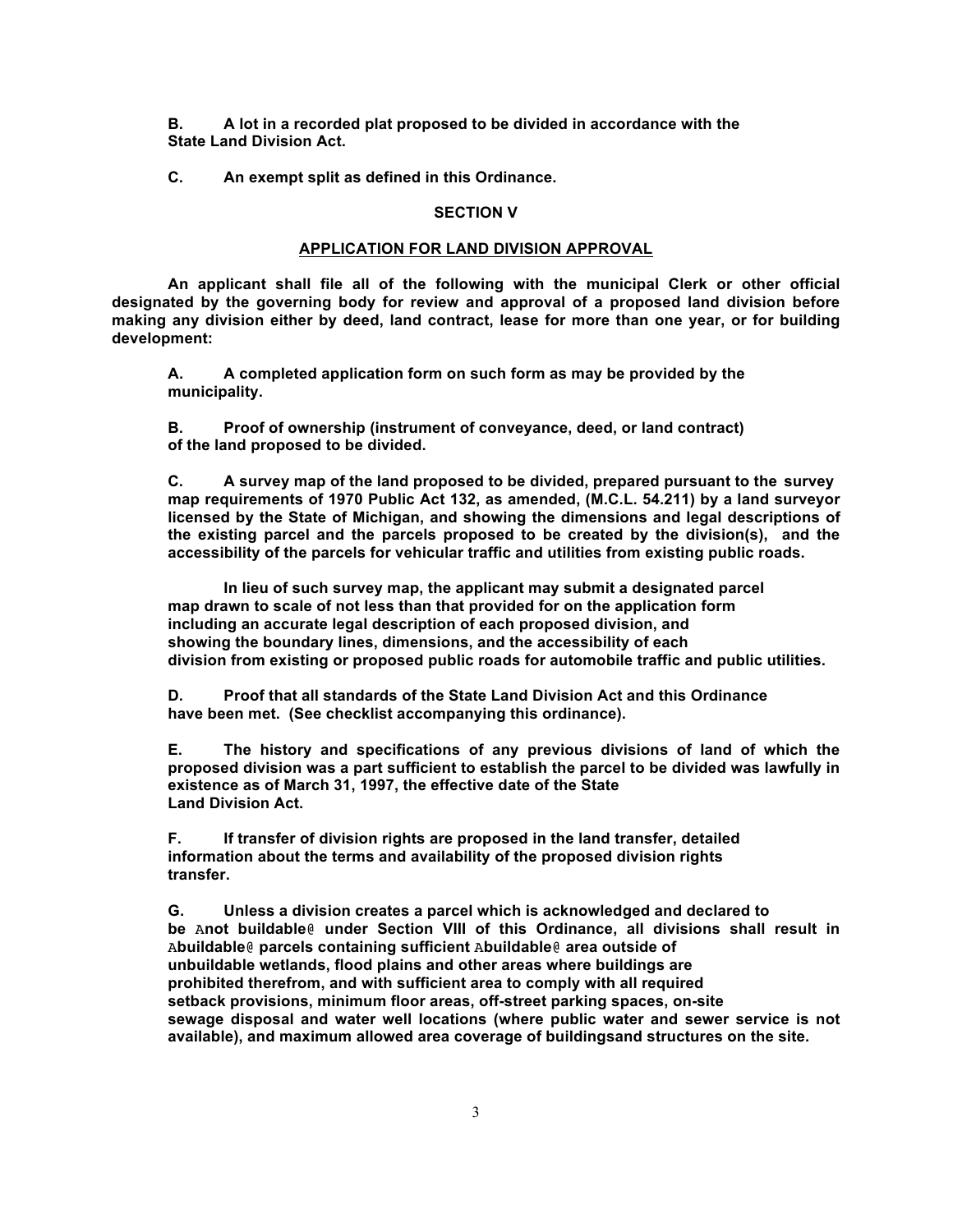**H. The fee as may from time to time be established by resolution of the governing body of the municipality for land division reviews pursuant to this ordinance to cover the costs of review of the application and administration of this Ordinance and the State Land Division Act.**

## **SECTION VI**

## **PROCEDURE FOR REVIEW OF APPLICATIONS FOR LAND DIVISION APPROVAL**

**A. Upon receipt of a land division application package, the municipal clerk or other official designated by the governing body shall forthwith submit the same to the municipal assessor or other designated official for decision. The municipal assessor or other designee shall approve, approve with reasonable conditions to assure compliance with applicable ordinances and the protection of public health, safety and general welfare, or disapprove the land division applied for within 45 days after receipt of the application package conforming to this Ordinance**=**s requirements, and shall promptly notify the applicant of the decisions and the reasons for any denial. If the application package does not conform to this Ordinance requirements and the State Land Division Act, the assessor or other designee shall return the same to the applicant for completion and refiling in accordance with this Ordinance and the State Land Division Act.**

**B. Any person or entity aggrieved by the decision of the assessor or designee may, within 30 days of said decision appeal the decision to the governing board of the municipality or such other board or person designated by the governing body which shall consider and resolve such appeal by a majority vote of said Board or by the designee at its next regular meeting or session affording sufficient time for a 20 day written notice to the applicant (and appellant where other than the applicant) of the time and date of said meeting and appellate hearing.**

**C. A decision approving a land division is effective for one (1) year, after which it shall be considered revoked unless within such period a document is recorded with the County Register of Deeds office.**

**D. The municipal assessor or designee shall maintain an official record of all approved and accomplished land divisions or transfers.**

## **SECTION VII**

## **STANDARDS FOR APPROVAL OF LAND DIVISIONS**

**A proposed land division shall be approved if the following criteria are met:**

**A. All the parcels to be created by the proposed land divisions(s) fully comply with the applicable lot (parcel), yard and area requirements of the applicable zoning ordinance, including, but not limited to, minimum lot (parcel) frontage/width, minimum road frontage, minimum lot (parcel) area, minimum lot width to depth ratio, and maximum lot (parcel) coverage and minimum set-backs for existing buildings/ structures.**

**B. The proposed land division(s) comply with all requirements of the State Land Division Act and this Ordinance.**

**C. Each resulting parcel that is a development site has adequate easements for public utilities from the parcel to existing public utility facilities. Unless otherwise provided in the Michigan Land Division Act, MCL 560.102(k) the term** A**development site**@ **means any**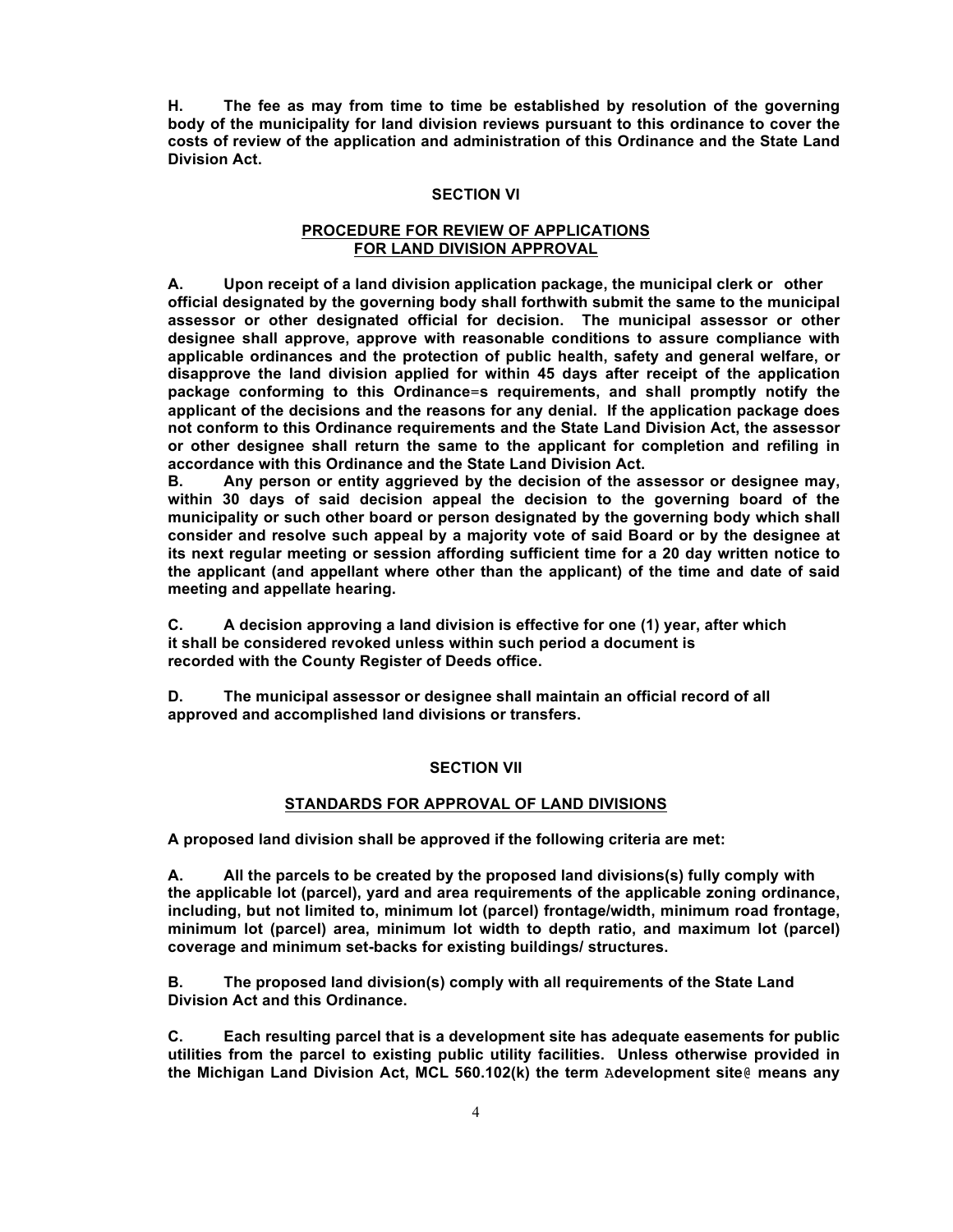**parcel or lot on which exists or which is intended for building development other than agricultural uses as listed in the Act and forestry uses as listed in the Act.** 

**D. For a parent parcel or parent tract with less than 10 acres, the ratio of depth to width of any resulting parcel created by the division does not exceed a four to one ratio exclusive of access roads, easements, or non-buildable parcels created under Section VIII of this Ordinance and parcels added to contiguous parcels that result in all involved parcels complying with said ratio. This requirement may be relaxed and a greater depth to width ratio allowed by the Township Board of Trustees based upon a consideration of the following factors:**

- **(1) The topographical conditions of the Parcel;**
- **(2) The physical conditions of the Parcel; and**
- **(3) The compatibility of the Parcel with surrounding land.**

**The permissible depth of a parcel created by a land division shall be measured within the boundaries of each parcel from the abutting road right of way to the most remote boundary line point of the parcel from the point of commencement of the measurement.**

**The permissible minimum width shall be as defined in the applicable zoning ordinance.**

**E. Each resulting parcel of a land division must be accessible, as that term is defined in the Michigan Land Division Act, MCL 560.102(j). Unless otherwise provided in the Land Division Act, the term** A**accessible**@ **in reference to a parcel means that the parcel meets one or both of the following requirements:**

> **(1) Has an area where a driveway provides vehicular access to an existing road or street and meets all applicable location standards of the state transportation department or county road commission under Act No. 200 of the Public Acts of 1969, being sections 247.321 to 247.329 of the Michigan Compiled Laws, and of the Township of Ganges, or hasan area where a driveway can provide vehicular access to an existing road or street and meet all such applicable location standards.**

> **(2) Is served by an existing easement which provides vehicular access to an existing road or street and meets all applicable location standards of the state transportation department or county road commission under Act 200 of the Public Acts of 1969 and of the Township of Ganges, or can be served by a proposed easement that will provide vehicular access to an existing road or street and that will meet all such applicable location standards.**

**F. If a parcel resulting from a division is less than one acre in size, a building permit shall not be issued for the parcel unless the parcel has all the following:**

**(1) Public water or city, county or district health department approval for the suitability of an on-site water supply under the same standards as set forth for lots under rules described in Section 105(g) of the Land Division Act.**

**(2) Public sewer or city, county or district health department approval for onsite sewage disposal under the health department standards as set forth for lots under rules described in Section 105(g) of the Land Division Act.**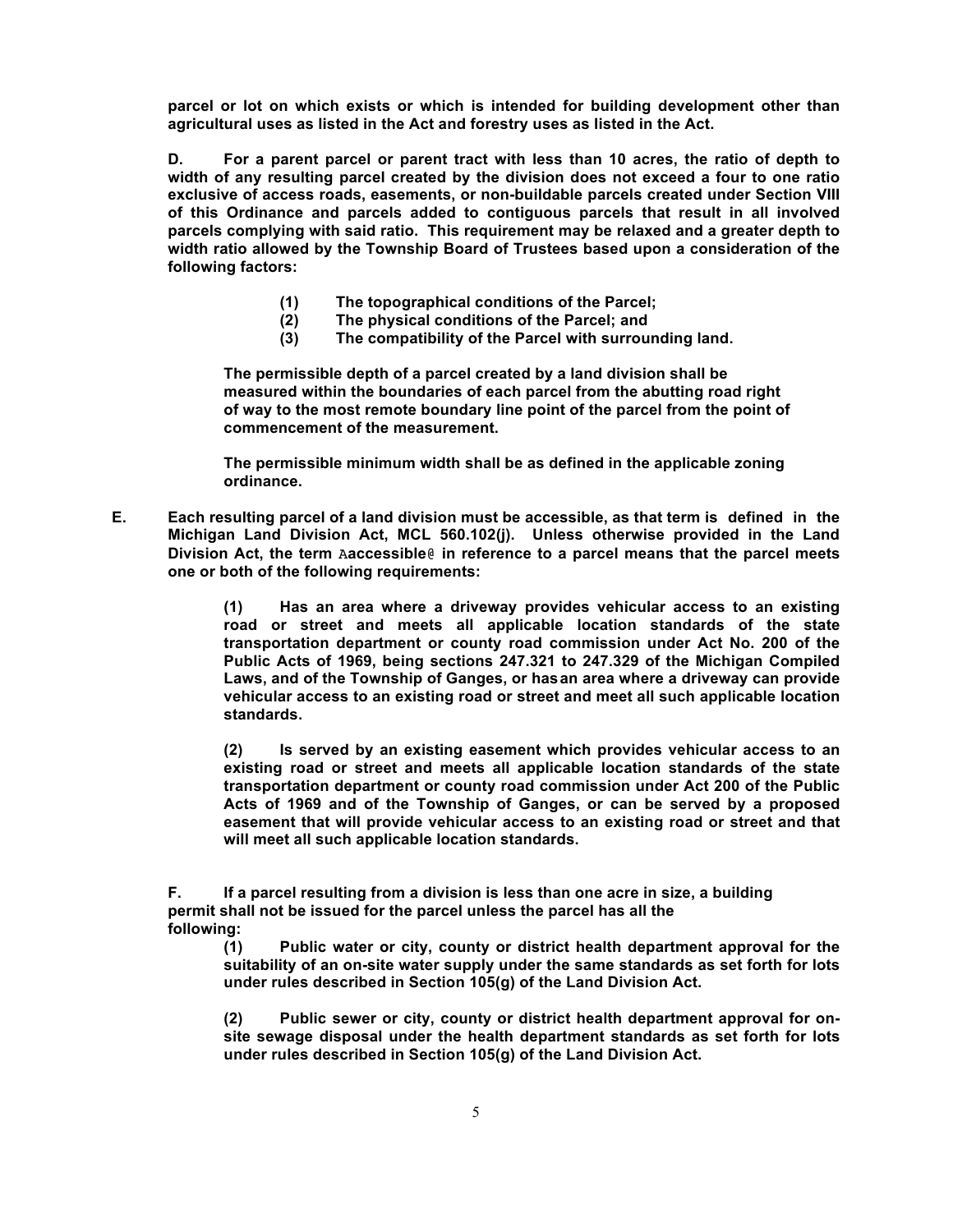**The approval of a division resulting in a parcel less than one acre in size will not subject Ganges Township or its officers or employees to liability if a building permit is not issued for the parcel for the reasons set forth in this subsection. All notices of approval of a proposed division resulting in a parcel of less than one acre shall include a statement to this effect.**

## **SECTION VIII**

## **ALLOWANCE FOR APPROVAL OF OTHER LAND DIVISIONS**

**Notwithstanding disqualification from approval pursuant to this ordinance, a proposed land division which does not fully comply with the applicable lot, yard, accessibility and area requirements of the applicable zoning ordinance or this Ordinance shall be approved in any of the following circumstances:**

**A. Where the applicant executes and records an affidavit or deed restriction with the County Register of Deeds, in a form acceptable to the municipality, designating he parcel as** A**not buildable.**@ **Any such parcel shall also be designated as** A**not buildable**@ **in the municipal records, and shall not be developed with any building or above ground structure exceeding four feet in height unless the parcel thereafter is buildable.**

**B. Where, in circumstances not covered by paragraph A above, the Zoning Board of Appeals has, previous to this Ordinance, granted a variance from the lot, yard, ratio, frontage and/or area requirements with which the parcel failed to comply.**

#### **SECTION IX**

## **CONSEQUENCES OF NONCOMPLIANCE WITH LAND DIVISION APPROVAL REQUIREMENT**

**Any parcel created in noncompliance with this ordinance shall not be eligible for any building permits, or zoning approvals, such as special land use approval or site plan approval, and shall not be recognized as a separate parcel on the assessment roll. In addition, violation of this ordinance shall subject the violator to the penalties and enforcement actions set forth in Section X of this ordinance, and as may otherwise be provided by law.**